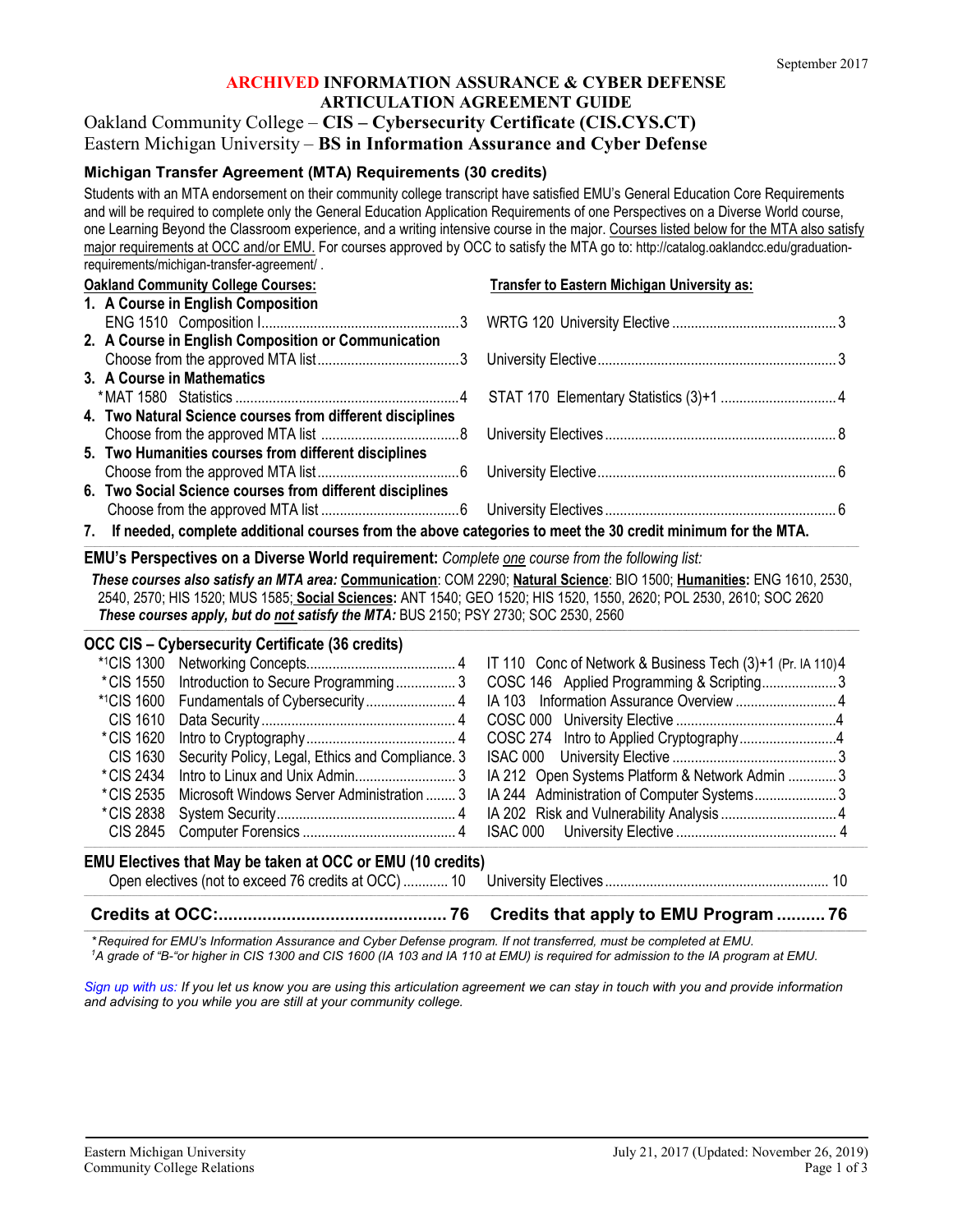#### **ARCHIVED INFORMATION ASSURANCE & CYBER DEFENSE ARTICULATION AGREEMENT GUIDE** Oakland Community College – **CIS – Cybersecurity Certificate (CIS.CYS.CT)** Eastern Michigan University – **BS in Information Assurance and Cyber Defense**

# **Completion of the Bachelor of Science in Information Assurance & Cyber Defense**

IA 103 and IT 110 (CIS 1600 and CIS 1300 at OCC) must be completed with a grade of "B-" or higher for admission to the IA major and to enroll in IA 300-level courses

## **Major Requirements (48 credits)**

**Information Assurance Required Courses (42 credits)**

| <b>LEGL 320</b>       | Cyber Law and Compliance3                    |  |
|-----------------------|----------------------------------------------|--|
| IA 322                |                                              |  |
| IA 329W               | Policy Development in Info Assurance (GEWI)3 |  |
| IA 385                | Database Management & Security3              |  |
| <sup>1</sup> IA 387L4 | Co-operative Education (GELB)3               |  |
| IA 400                | Malware Analysis & Reverse Engineering3      |  |
| IA 427                |                                              |  |
| IA 445                | Ethical Hacking and Offensive Security3      |  |
| IA 455                |                                              |  |
| IA 462                | Adv. Operating Systems Security & Admin 3    |  |
| IA 473                | Network Forensics & Analytics (was IA 430)3  |  |
| IA 495                |                                              |  |
| <b>IT 150</b>         | Networking I (Previously IA 150) 3           |  |
| IT 254                | Networking II (Previously IA 354) 3          |  |
|                       |                                              |  |

## **IA Restricted Electives (6 hours)**

| IA 425 Cyber Crime Investigation I (3)        |
|-----------------------------------------------|
| IA 428 Digital Forensics II (3)               |
| IA 471 Data Security and Privacy (3)          |
| IA 474 Applied Data Mining for IA (3)         |
| IA 475 Adv Topics in Information Security (3) |
| IA 476 Enterprise Security Analytics (3)      |
| Any IA, CIS, or COSC 300-level or higher (3)  |
|                                               |

**Sample Sequences for completing the program:**

*Courses may not be offered every semester. Meet with a program advisor to plan a program of study.*

#### **FALL START**

| Fall semester (9 credits)       |                              |  |  |  |
|---------------------------------|------------------------------|--|--|--|
|                                 |                              |  |  |  |
| <b>IT 150</b>                   |                              |  |  |  |
| <b>IA 329W</b>                  |                              |  |  |  |
| Winter semester (12 credits)    |                              |  |  |  |
| IT 254                          |                              |  |  |  |
| IA 385                          |                              |  |  |  |
| IA 400                          |                              |  |  |  |
| IA 427                          |                              |  |  |  |
|                                 | Fall semester (12 credits)   |  |  |  |
| IA 322                          |                              |  |  |  |
| IA 445                          |                              |  |  |  |
| IA 473<br>IA 495                |                              |  |  |  |
|                                 |                              |  |  |  |
|                                 | Winter semester (15 credits) |  |  |  |
| <sup>1</sup> IA 387L4<br>IA 455 |                              |  |  |  |
| IA 462                          |                              |  |  |  |
|                                 |                              |  |  |  |
|                                 |                              |  |  |  |
| WINTER START                    |                              |  |  |  |
|                                 | Winter semester (9 credits)  |  |  |  |
|                                 |                              |  |  |  |
| IT 150                          |                              |  |  |  |
| IA 329W                         |                              |  |  |  |
|                                 | Fall semester (12 credits)   |  |  |  |
| IA 322                          |                              |  |  |  |
| IA 385<br>IA 400                |                              |  |  |  |
|                                 |                              |  |  |  |

|        | Winter semester (12 credits) |  |
|--------|------------------------------|--|
|        |                              |  |
| IA 445 |                              |  |
|        |                              |  |
| IA 473 |                              |  |
|        | Fall semester (15 credits)   |  |
|        |                              |  |
|        |                              |  |
|        |                              |  |
|        |                              |  |

<sup>1</sup> *Satisfies EMU's Learning Beyond the Classroom requirement*

*NOTE: A minimum of 124 credits is required to graduate. If insufficient credits are transferred, students must take additional credits at EMU to satisfy the 124 credit minimum.*